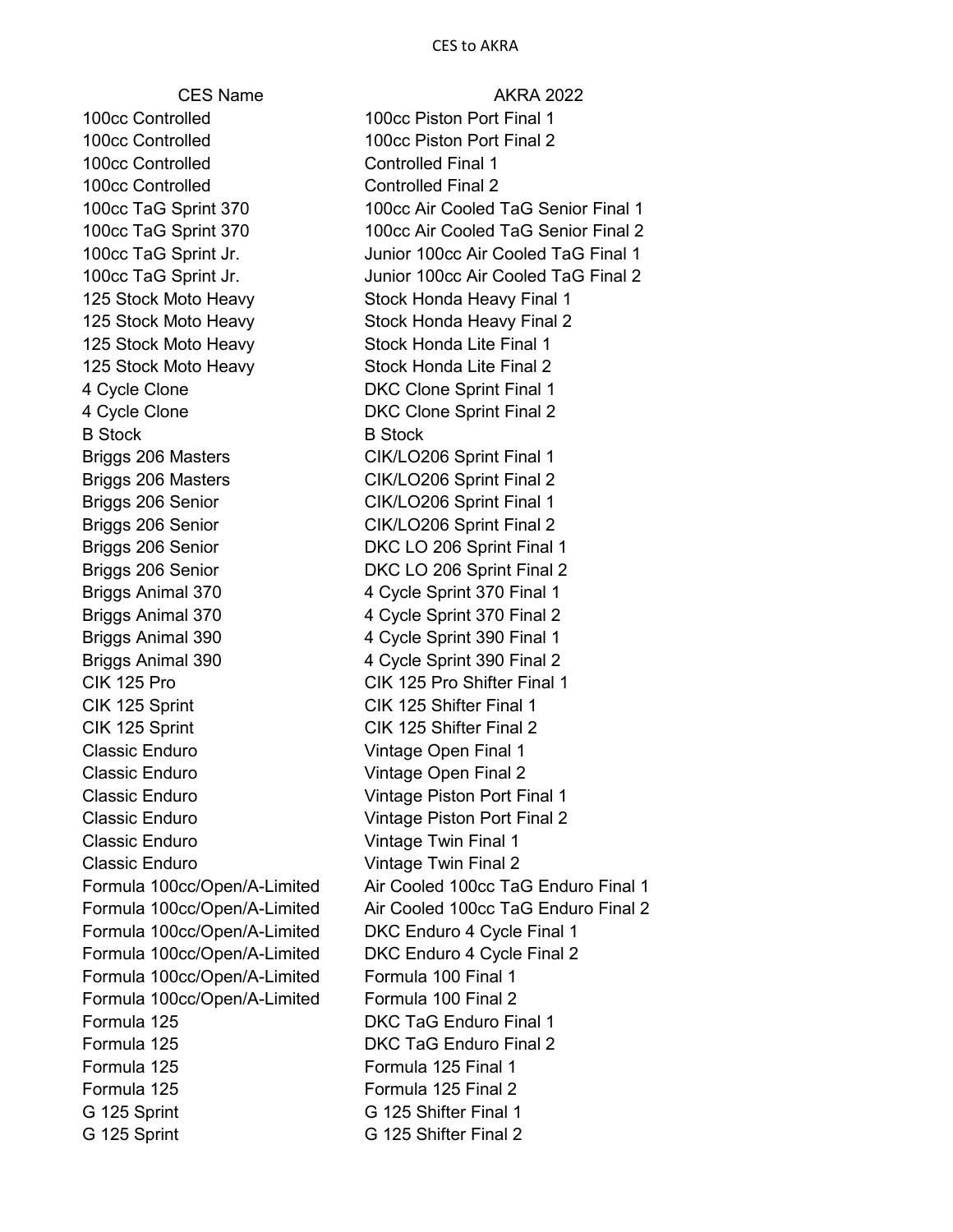Jr. Enduro Junior Enduro Final 1 Jr. Enduro Junior Enduro Final 2 Jr. Sprint 2 Cycle Junior Sprint Final 1 Jr. Sprint 2 Cycle Junior Sprint Final 2 Piston Port Sprint **Piston Port Sprint** Piston Port Sprint Final 1 Piston Port Sprint **Namaha** Sprint Final 2 Sprint Open/80cc Shifter **Open Sprint Final 1** Sprint Open/80cc Shifter **Open Sprint Final 2** Unlimited Super Kart 250 Final 1 Unlimited Super Kart 250 Final 2 Unlimited Unlimited Final 1 Unlimited Unlimited Final 2 Yamaha Senior Heavy 400 Yamaha Pipe Final 1

IAME Sprint **In The Sprint Contract Contract Contract Contract Contract Contract Contract Contract Contract Contract Contract Contract Contract Contract Contract Contract Contract Contract Contract Contract Contract Contra** IAME Sprint **In The Sprint Contract Contract Contract Contract Contract Contract Contract Contract Contract Contract Contract Contract Contract Contract Contract Contract Contract Contract Contract Contract Contract Contra** Ignite 206 Jr Junior Margay Ignite Sprint Final 1 Ignite 206 Jr Junior Margay Ignite Sprint Final 2 Ignite 206 Masters Margay Ignite Masters Sprint Final 1 Ignite 206 Masters Margay Ignite Masters Sprint Final 2 Ignite 206 Senior Margay Iginite Senior Sprint Final 1 Ignite 206 Senior Margay Iginite Senior Sprint Final 2 Jr. Briggs 206 Junior LO206 Sprint Final 1 Jr. Briggs 206 Junior LO206 Sprint Final 2 Jr. Briggs Animal Junior 4 Cycle Sprint Final 1 Jr. Briggs Animal Junior 4 Cycle Sprint Final 2 Piston Port Can Sprint **DKC Yamaha Sportsman Sprint Final 1** Piston Port Can Sprint DKC Yamaha Sportsman Sprint Final 2 Piston Port Sprint **DKC CIK Yamaha Sprint Final 1** Piston Port Sprint **DKC CIK Yamaha Sprint Final 2** Piston Port Sprint Piston Port Sprint Final 1 Piston Port Sprint Piston Port Sprint Final 2 Senior Super Heavy CIK/LO206 Heavy Sprint Final 1 Senior Super Heavy CIK/LO206 Heavy Sprint Final 2 TaG Heavy CIK TaG 125 Lite Final 1 TaG Heavy CIK TaG 125 Lite Final 2 TaG Masters DKC TaG Masters Final 1 TaG Masters DKC TaG Masters Final 2 TaG Senior CIK TaG 125 Medium Final 1 TaG Senior CIK TaG 125 Medium Final 2 TaG Senior **Tag Senior** Junior TaG Sprint Final 1 TaG Senior **Tag Senior** Junior TaG Sprint Final 2 TaG Senior Heavy CIK TaG 125 Heavy Final 1 TaG Senior Heavy CIK TaG 125 Heavy Final 2 Tillotson T225 Senior 4 Cycle Sprint 390 Final 1 Tillotson T225 Senior 4 Cycle Sprint 390 Final 2 Unlimited CIK 125 Pro Shifter Final 2 Yamaha Senior Heavy 400 Yamaha Pipe Final 2